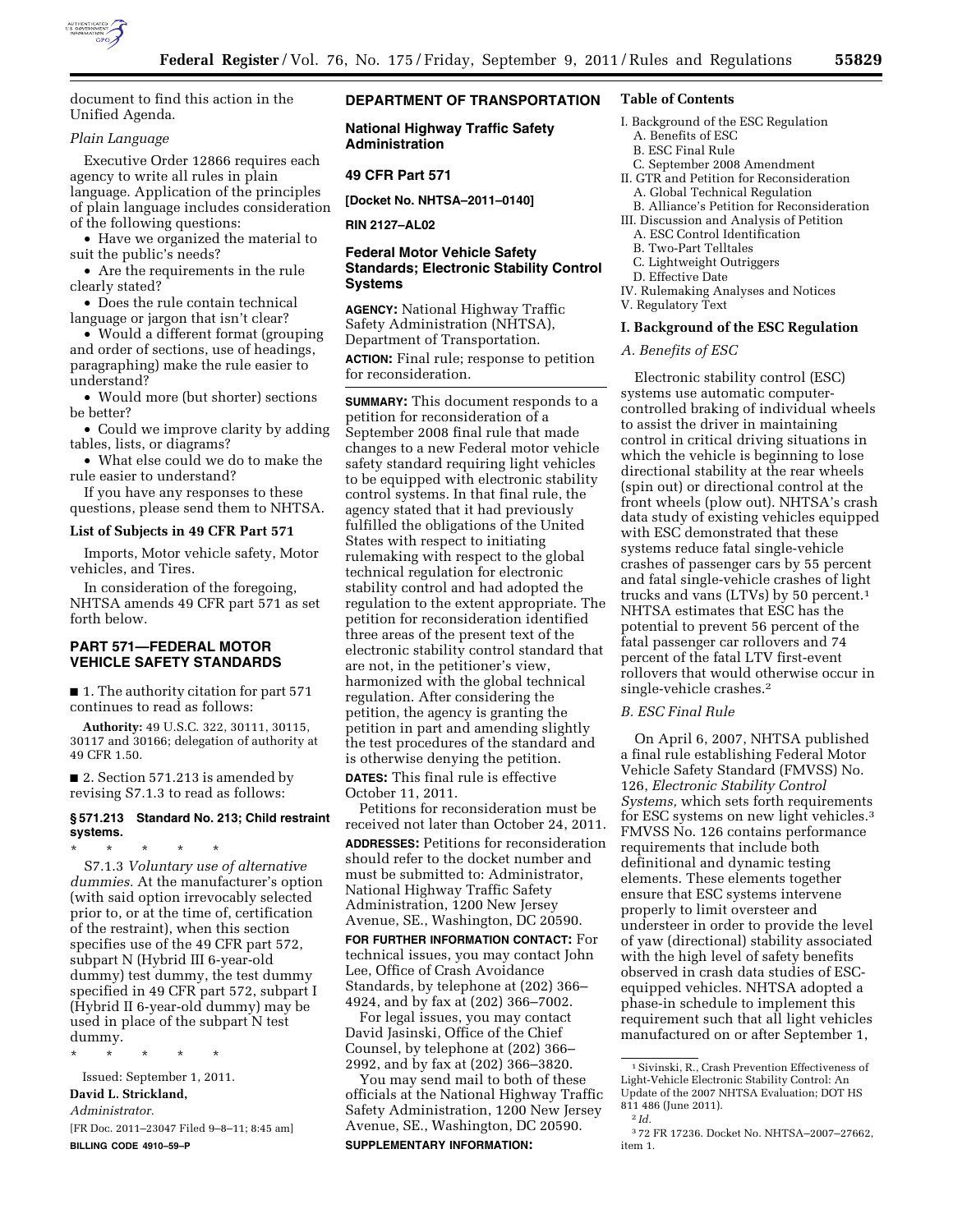2011 must be equipped with a complying ESC system.

FMVSS No. 126 also requires a standardized set of ESC telltales and controls. However, compliance with the telltale and control requirements was deferred until the end of the phase-in period. NHTSA concluded that it was not practicable to implement the telltale and control requirements under the phase-in schedule and was unwilling to delay the phase-in and the expected safety benefits for this reason alone. Accordingly, the provisions in FMVSS No. 126 dealing with telltales and controls are prefaced by the phrase ''as of September 1, 2011.''

### *C. September 2008 Amendment*

We received four petitions for reconsideration of the April 2007 final rule. Among the issues raised in the petitions were ones involving details of the requirements for controls and telltales. On September 22, 2008, we published a final rule (September 2008 reconsideration rule) that granted in part and denied in part the petitions.4 Three of the issues we addressed are pertinent to the issues discussed in this petition for reconsideration of that rule.

First, we granted a petition by Porsche Cars North America, Inc. (Porsche) to allow two-part ''ESC Off'' telltales. The April 2007 final rule required both an ESC malfunction telltale identified by the ISO symbol for ESC or the abbreviation ''ESC'' and a second telltale to identify when an ESC system has been turned off by the driver. The second telltale was required to be identified by the ISO symbol for ESC with the word ''Off'' below it or by the words ''ESC Off.'' We considered allowing a two-part telltale in the April 2007 final rule, but decided against doing so because we thought that allowing a partial telltale would have

created a conflict with the requirement that the ESC Off status be indicated by the ESC Off telltale whenever the driver has manually disabled the ESC system and that an ESC malfunction be indicated separately by the ESC malfunction telltale when an ESC malfunction occurs at the same time.

Porsche petitioned for reconsideration of the April 2007 final rule, stating that its ESC system is designed in a manner such that, in the rare case in which an ESC malfunction occurs after the system has been manually disabled, the system automatically disables the manual control functionality and extinguishes the word ''Off' while continuing to illuminate the ESC symbol or abbreviation, thereby indicating the malfunction. Upon reconsideration, NHTSA decided to allow for a two-part telltale rather than requiring manufacturers to maintain separate telltales for ESC malfunction and ''ESC Off.'' In the September 2008 final rule, we explained that, if an ESC malfunction occurs after a driver has disabled ESC, requiring that both telltales illuminate at the same time, both telltales would communicate the same message to the driver: That the ESC functionality has been reduced or eliminated. Also, we noted our belief that it would be rare for an ESC system to malfunction after it has been manually disabled. Because of that, we believe that requiring both messages to display simultaneously is not necessary for safety. Accordingly, we amended S5.3.3 of FMVSS No. 126 to allow for a two-part ''ESC Off'' telltale.

Second, we received a petition from the Alliance of Automobile Manufacturers (Alliance) and the Association of International Automobile Manufacturers<sup>5</sup> seeking clarification that an ESC Off control could be

included in a multi-function control that could be used to turn ESC off or on and could also be used to turn traction control off and to select an ESC ''performance mode'' would not be prohibited by FMVSS No. 126. We consider a multi-function control to be a switch or button that combines several functions. As provided by S5.4.3 (formerly  $S5.4.2$ ),<sup>6</sup> an ESC control whose only purpose is to disable the ESC system or place it in a mode or modes in which it no longer satisfies the performance requirements must be labeled either with the ESC symbol plus the word ''Off'' or the phrase ''ESC Off.'' Paragraph S5.4.4 (formerly S5.4.3) creates an exception for a control used primarily for another function, such as a four-wheel drive low-range transfer case, that does not control the ESC system directly but has the ancillary effect of placing the ESC system in a mode that no longer satisfies the performance requirement. We agreed that a multi-function control was permissible, and we clarified S5.4.4 accordingly.

Third, the petition also raised the issue of the identification of multifunction controls and provided an example of a rotary multi-mode control, which is shown in Figure 1 below. We stated that an ESC Off control, regardless of whether it is contained in a multifunction control, must be labeled ''ESC Off.'' In the case of the example provided in Figure 1, we stated that such a control would not be permissible. In explaining that conclusion, we noted that the ''ESC Off'' label was not adjacent to the control because a lamp was located between the two, and that the control could be made to comply with FMVSS No. 101 by moving the lamp to the right side of the label.

# Figure 1. Rotary Multi-mode Control Example



ESC on O TC off **ESC Performance mode ESC off** 

<sup>4</sup> 73 FR 54526, Docket No. NHTSA–2008–0068, item 1.

<sup>5</sup>The Association of International Automobile Manufacturers is now known as Global Automakers.

<sup>6</sup>The September 2008 final rule redesignated S5.4.2 and S5.4.3 as S5.4.3 and S5.4.4 respectively. See 73 FR 54542. For the sake of simplicity, we will refer to the paragraph designations as they exist now throughout this document.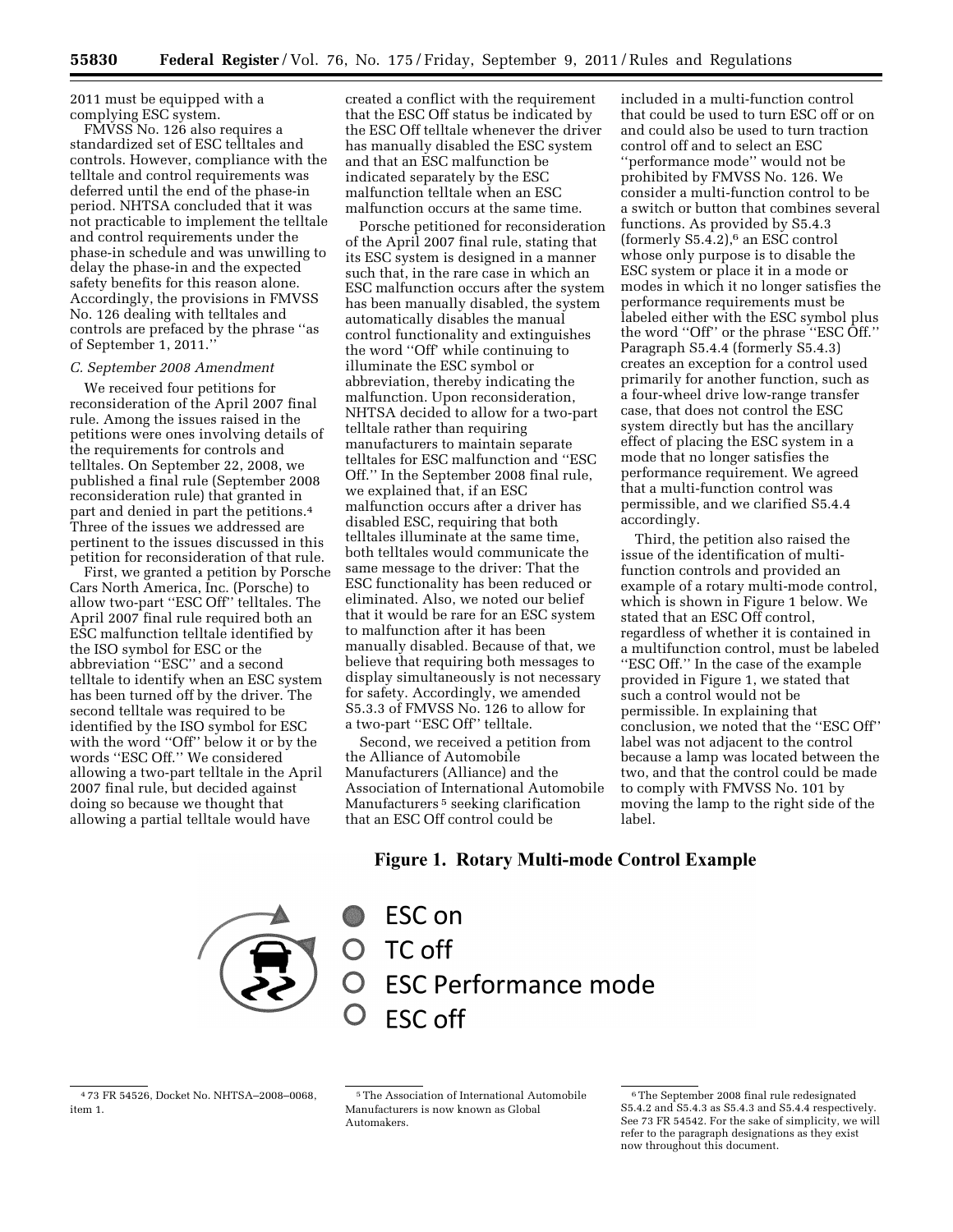## **II. GTR and Petition for Reconsideration**

### *A. Global Technical Regulation*

The April 2007 final rule described NHTSA's intent to begin formal work to develop a global technical regulation (GTR) on ESC in that year. Over the course of several meetings of the United Nations' Economic Commission for Europe (UNECE) World Forum for the Harmonization of Vehicle Regulations (WP.29) during 2007 and 2008, the agency participated in successful efforts that culminated in the establishment of the ESC GTR (GTR No. 8) under the 1998 Global Agreement.7 The U.S., as a Contracting Party of the 1998 Agreement that voted in favor of establishing this GTR, is obligated under the Agreement to initiate the process for adopting the provisions of the GTR.<sup>8</sup> We stated that the September 2008 reconsideration rule fulfilled the obligation of the U.S. to initiate that process because the regulatory text of the April 2007 final rule, as amended by the September 2008 reconsideration rule, is consistent with that of GTR No. 8.

## *B. Alliance's Petition for Reconsideration*

We received one petition for reconsideration of the September 2008 reconsideration rule from the Alliance. The petition identified three areas in which the Alliance believes there are inconsistencies between FMVSS No. 126 and GTR No. 8.9 The Alliance also provided a follow-up letter recommending specific regulatory language to address one of the issues raised in its petition.10

First, the Alliance stated that the provisions of FMVSS No. 126 and the corresponding part of the table of controls, telltales, and indicators in FMVSS No. 101 related to the labeling of multi-function controls is not consistent with GTR No. 8. Second, the Alliance stated that NHTSA did not amend all of the necessary provisions to allow for a two-part telltale. Third, the Alliance stated that, unlike GTR No. 8, FMVSS No. 126 does not allow for the use of light weight outriggers for testing vehicles weighing less than 1,588 kg

(3,500 lbs.). The Alliance's discussion of these issues and our response is described in detail in the next section.

#### **III. Discussion and Analysis of Petition**

#### *A. ESC Control Identification*

As amended by the September 2008 reconsideration rule, S5.4 of FMVSS No. 126 allows for the use of multi-function controls to place the ESC system in a noncompliant mode and for the use of controls for other systems that have the ancillary effect of placing the ESC system in a noncompliant mode. Pursuant to S5.4.4, a control for a system that has the ancillary effect of placing the ESC system in a noncompliant mode need not be labeled with an ''ESC Off'' identifier. No such exclusion exists for a multi-function control. Thus, a multi-function control that can be used to place the ESC system in a noncompliant mode must be labeled with the ''ESC Off'' identifier.

GTR No. 8 also excludes controls for a system that has the ancillary effect of placing the ESC system in a noncompliant mode from the requirement that the control be labeled with the "ESC Off" identifier. However, GTR No. 8 has two additional provisions that are not found in FMVSS No. 126 related to two types of multifunction controls. First, GTR No. 8 requires that a control for a multi-mode ESC system, with at least one noncompliant mode, be identified with the ''ESC'' symbol with the text ''OFF'' adjacent to the control position for a noncompliant mode. Second, where an ESC system is controlled by a multifunctional control associated with a multi-task display, the control itself is not required to be identified with the ''ESC Off'' identifier, but the driver display is required to identify clearly to the driver the control position for a noncompliant mode with the ''ESC Off'' identifier. The Alliance petitioned the agency to incorporate these two provisions into FMVSS No. 126 to achieve harmonization.

We are denying the portion of the Alliance's petition seeking amendment to ESC control identification. We believe that the ESC control identification provisions of FMVSS No. 126 fully implement the provisions of GTR No. 8, and that no further amendment is necessary to achieve harmonization. We address our reasons with respect to each of the two types of multi-function controls below.

First, regarding multi-function ESC controls, such as the example in Figure 1, that include at least one function designed to place the ESC system in a mode or modes that would no longer

satisfy the performance requirements of S5.2.1, S5.2.2, and S5.2.3 of FMVSS No. 126, we addressed such a control in the September 2008 reconsideration rule. We stated that the example set forth in Figure 1 would not satisfy the requirement that the ''ESC Off'' label (the ''identifier'') be adjacent to the control that it identifies because the telltale lamp is located between the two. The definition of ''adjacent'', as set forth in S4 of FMVSS No. 101, requires that the identifier of a control be both in close proximity to the control and that no other control, telltale, indicator, identifier, or source of illumination appear between the identifier and the control. We suggested that this problem could be solved by moving the lamp to the other side of the label. If the lamp was moved to the other side of the label, the identifier ''ESC Off'' would be adjacent to the ''ESC Off'' control.

The Alliance contends that adopting the language of the GTR would accommodate the specific control set forth in Figure 1. However, even if we made the amendment suggested by the Alliance, the example set forth in Figure 1 would not meet the requirements of FMVSS No. 101 because a source of illumination would be located between the control and the identifiers of the various control positions. That is, the Alliance's concern with respect to the example control in Figure 1 is not with harmonization, but with the requirements of FMVSS No. 101. FMVSS No. 101 generally requires that the identifiers of the various control positions be adjacent to the control. Otherwise, there would be nothing to prohibit the identifiers of the various control positions from being located in a remote location.

Although the Alliance contends that the language of GTR No. 8 would also accommodate a push-button control that must be pressed repeatedly in order to cycle through multiple functions, we find nothing in the text of GTR No. 8 or the amendments suggested by the Alliance that would allow any control other than one similar to that set forth in Figure 1. However, if the control depicted in Figure 1 were operated by pushing the control rather than turning it, we again note that such a control would be permissible if the lamp was moved to the other side of the label.

The Alliance has offered no compelling justification for changing our position set forth in the September 2008 reconsideration rule that controls similar to the one depicted in Figure 1 would be allowed simply by moving the lamp to the other side of the label to comply with FMVSS No. 101. Therefore, we do not believe the

<sup>7</sup>Although commonly referred to as the 1998 Global Agreement, this provision is more formally titled the ''1998 Agreement Concerning the Establishing of Global Technical Regulations for Wheeled Vehicles, Equipment and Parts which can be Fitted and/or be Used on Wheeled Vehicles.''

<sup>8</sup>While the 1998 Agreement obligates such Contracting Parties to initiate rulemaking within one year of the establishment of the GTR, it leaves the ultimate decision of whether to adopt the GTR into their domestic law to the parties themselves.

<sup>9</sup> Docket No. NHTSA–2008–0068, item 2.

<sup>10</sup> Docket No. NHTSA–2008–0068, item 3.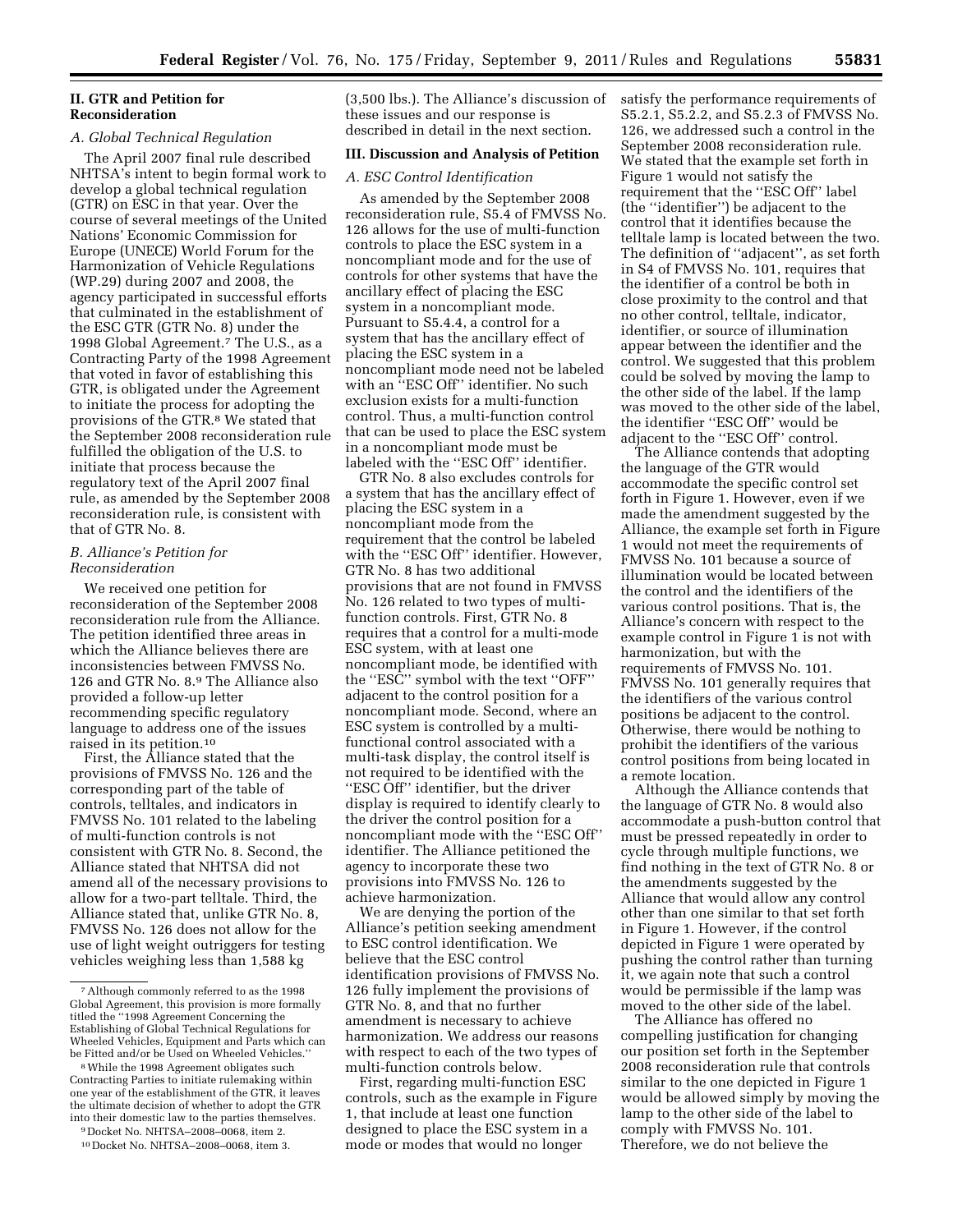Alliance's suggested amendment to accommodate multi-function controls is necessary to harmonize FMVSS No. 126 with GTR No. 8.

Second, regarding ESC controls incorporated into multi-function controls with associated multi-task display, we do not believe any regulatory amendment is necessary to accommodate such controls. There is a general requirement, set forth in S5.1.3 of FMVSS No. 101, that the identification of controls must be placed on or adjacent to controls, and this general requirement is applicable to ''ESC Off'' controls. However, S5.1.4 of FMVSS No. 101 sets forth an exception to this general requirement for multifunction controls associated with a multi-task display. Such controls must meet the following five requirements set forth in that section:

• The control must be visible to the driver under defined conditions.

• The display must identify the control with which it is associated graphically or using words.

• If the control has layers, the topmost layer must identify which control is possible from the associated multifunction control.

• The controls identified in Table 1 and Table 2 of FMVSS No. 101 (which includes ''ESC Off'') must use the identification specified in the table whenever those functions are the active function of the control.

• Associated displays may not display telltales listed in Table 1 or Table 2 (which includes ''ESC Off'').

An ''ESC Off'' control may be included in a multi-function control with an associated multi-task display, provided it meets the requirements of S5.1.4 of FMVSS No. 101. We acknowledge that preamble language in the September 2008 reconsideration rule suggested that controls used to navigate through multiple functions (including ESC Off) displayed in an information center must be labeled with ''ESC Off.'' We did not intend that statement to apply to multi-function controls with an associated multi-task display allowed by FMVSS No. 101. We find nothing in the text of FMVSS No. 126 that would exclude ''ESC Off'' controls from being included in such a multi-function control with an associated multi-task display permitted by FMVSS No. 101. Accordingly, no amendment is necessary to accommodate such controls.

## *B. Two-Part Telltales*

The Alliance acknowledged NHTSA's allowance of a two-part telltale in the September 2008 final rule. However, the Alliance stated that, although NHTSA

amended S5.3.3 of FMVSS No. 126 to allow for a two-part telltale, S5.5.2 was not modified and could be read to prohibit the use of a two-part telltale.

As set forth in the April 2007 final rule, S5.5.2 requires that the ''ESC Off'' telltale be identified by the symbol for ''ESC Off'' or the text ''ESC OFF.'' The Alliance noted that GTR No. 8 requires the telltale to be identified with the symbol for "ESC Off," the text "ESC OFF,'' or the word ''OFF'' on or adjacent to either the ESC Off control or the ESC malfunction telltale. The Alliance requested that NHTSA amend S5.5.2 to incorporate all of the provisions related to two-part telltales as provided in GTR No. 8.

We are denying the Alliance's petition to amend S5.5.2 because we do not agree that S5.5.2 could be read to prohibit the use of two-part telltales. A two-part telltale is, by definition, the addition of the word ''OFF'' adjacent to the ESC malfunction telltale. The acceptable ''ESC Off'' telltales listed in S5.5.2 include the ''ESC Off'' symbol or the text ''ESC OFF.'' Both the ''ESC Off'' symbol and the text ''ESC OFF'' place the word ''OFF'' adjacent to what would be considered an appropriate ESC malfunction telltale. Accordingly, S5.5.2 does not prohibit the use of two-part telltales.

Furthermore, the Alliance's requested language, which provides that the word ''OFF'' on or adjacent to the control referred to in S5.4 of FMVSS No. 126 (the ''ESC Off'' control) would be an allowed ''ESC Off'' telltale, is problematic. We cannot discern how the word ''OFF'' on or adjacent to a control would, by itself, constitute a two-part telltale. As noted above, a two-part telltale places the word ''OFF'' adjacent to the illuminated ESC malfunction telltale. The word ''OFF'' adjacent to the control would only constitute a two-part telltale if the control itself included the illuminating ESC malfunction telltale. Thus, by being adjacent to the control, the word ''OFF'' would also be adjacent to the telltale. But such a control would not be a two-part telltale because the word ''OFF'' was next to the control; rather, it would be a two-part telltale because the word ''OFF'' was adjacent to the illuminated ESC malfunction telltale. The agency is unaware of any such design. Accordingly, it is not necessary to accommodate two-part telltales or achieve harmonization to include language stating that the word ''OFF'' on or adjacent to the control referred to the ''ESC Off'' control would be an allowed ''ESC Off'' telltale.

## *C. Lightweight Outriggers*

The Alliance's petition for reconsideration also noted an inconsistency between FMVSS No. 126 and GTR No. 8 regarding the use of outriggers for testing light weight vehicles weighing less than 1,588 kg (3,500 lb). Specifically, GTR No. 8 specifies three sizes of outriggers depending on the weight of the vehicle, while FMVSS No. 126 only specifies two sizes of outriggers. The Alliance noted that European and Asian markets have a larger proportion of light weight vehicles than the United States market. However, the Alliance also cited recent increases in fuel prices and demand by consumers for smaller vehicles. The Alliance noted in its petition that there is at least one sport-utility vehicle that weighs less than 1,588 kg (3,500 lb). The Alliance predicted that, with increasing fuel costs, it is likely that the United States vehicle fleet, including light trucks, will shift to lighter weight vehicles, and that it would be necessary to evaluate these smaller vehicles with the light weight outrigger.

The testing procedures for FMVSS No. 126 specify that trucks, multipurpose passenger vehicles, and buses are equipped with outriggers when tested. Passenger cars need not be tested with outriggers. Therefore, the Alliance's suggested change to FMVSS No. 126 would only apply to lightweight trucks, multipurpose passenger vehicles, and buses under 1,588 kg (3,500 lb) baseline weight.

The Alliance correctly noted in its petition that GTR No. 8 and FMVSS No. 126 differ in their specifications for outriggers on vehicles weighing less than 1,588 kg (3,500 lb). While FMVSS No. 126 specifies the use of a standard outrigger for all vehicles with a baseline weight under 2,722 kg (6,000 lb), GTR No. 8 specifies the use of a standard outrigger for vehicles weighing between 1,588 kg (3,500 lb) and 2,722 kg (6,000 lb) and a light outrigger for vehicles weighing less than 1,588 kg (3,500 lb). FMVSS No. 126 does not specify the use of lightweight outriggers for testing trucks, multipurpose passenger vehicles, or buses.

NHTSA grants the Alliance's petition with regard to the use of light outriggers on lightweight trucks, multipurpose passenger vehicles, and buses. Although there are presently only a few trucks with baseline weights of 1,588 kg (3,500 lb) or below, there is a possibility that production of lightweight trucks may increase in the future. To achieve accuracy of testing of these lightweight vehicles and to promote driver safety, NHTSA is amending S6.3.4 to include